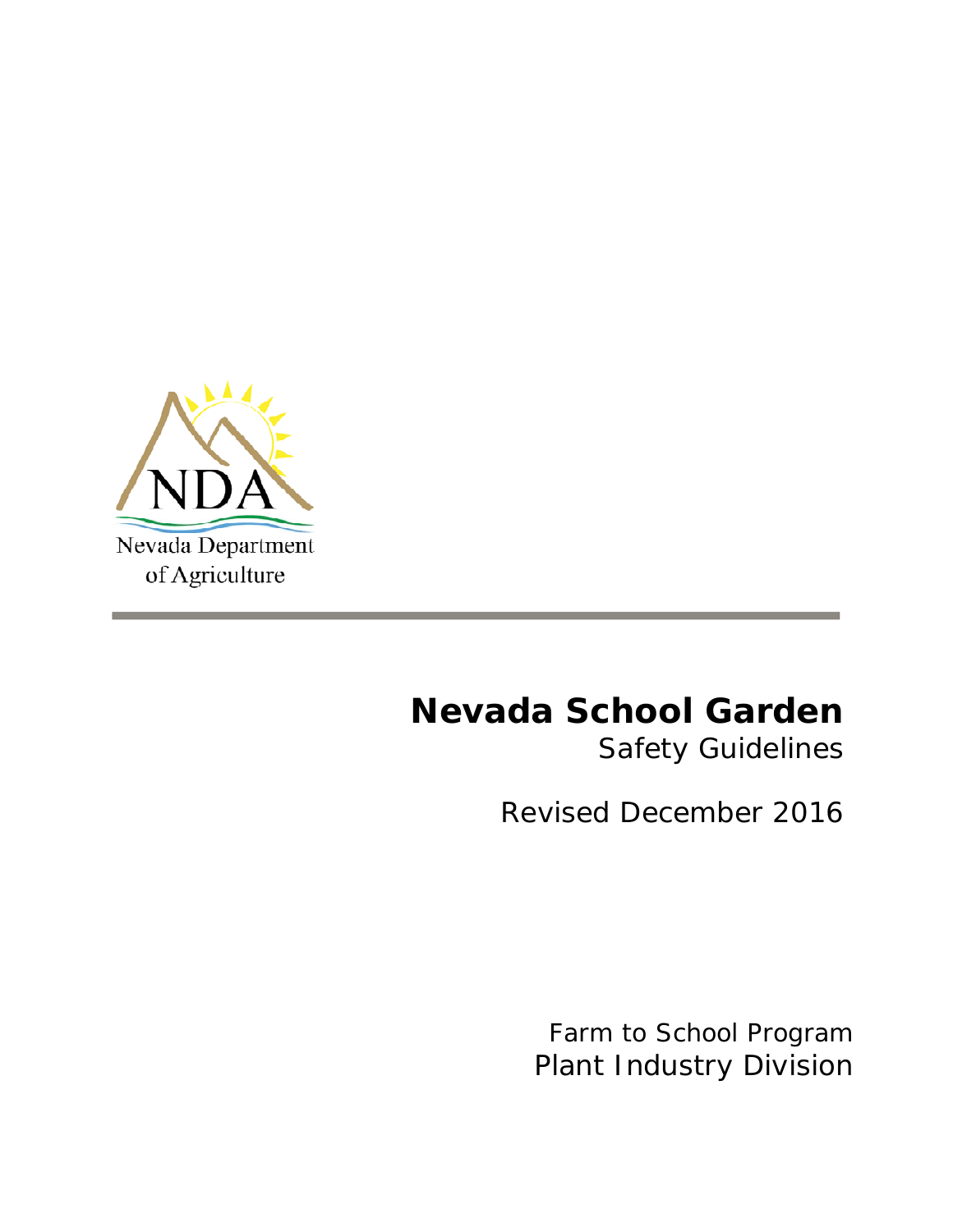# **School Garden/ Safety Guidelines**

Plant Industry Division



| <b>Table of Contents</b><br>Introduction   | 3 |
|--------------------------------------------|---|
| Before Beginning Work in the Garden        | 3 |
| Growing                                    | 4 |
| <b>Construction Materials</b>              | 4 |
| Soil Composition                           | 5 |
| <b>Plant Selection</b>                     | 5 |
| <b>Chemical Fertilizer</b>                 | 5 |
| Water and Irrigation                       | 5 |
| Aquaponic and Hydroponic Water Conditions  | 5 |
| Composting                                 | 6 |
| Harvest                                    | 7 |
| Preparation for the Harvest                | 7 |
| Personal Hygiene                           | 7 |
| Harvesting the School Garden with Students | 8 |
| Post-Harvest                               | 8 |

For additional resources and forms check the NDA Farm to School website: http://agri.nv.gov/Plant/FTS-FSP/School\_Garden/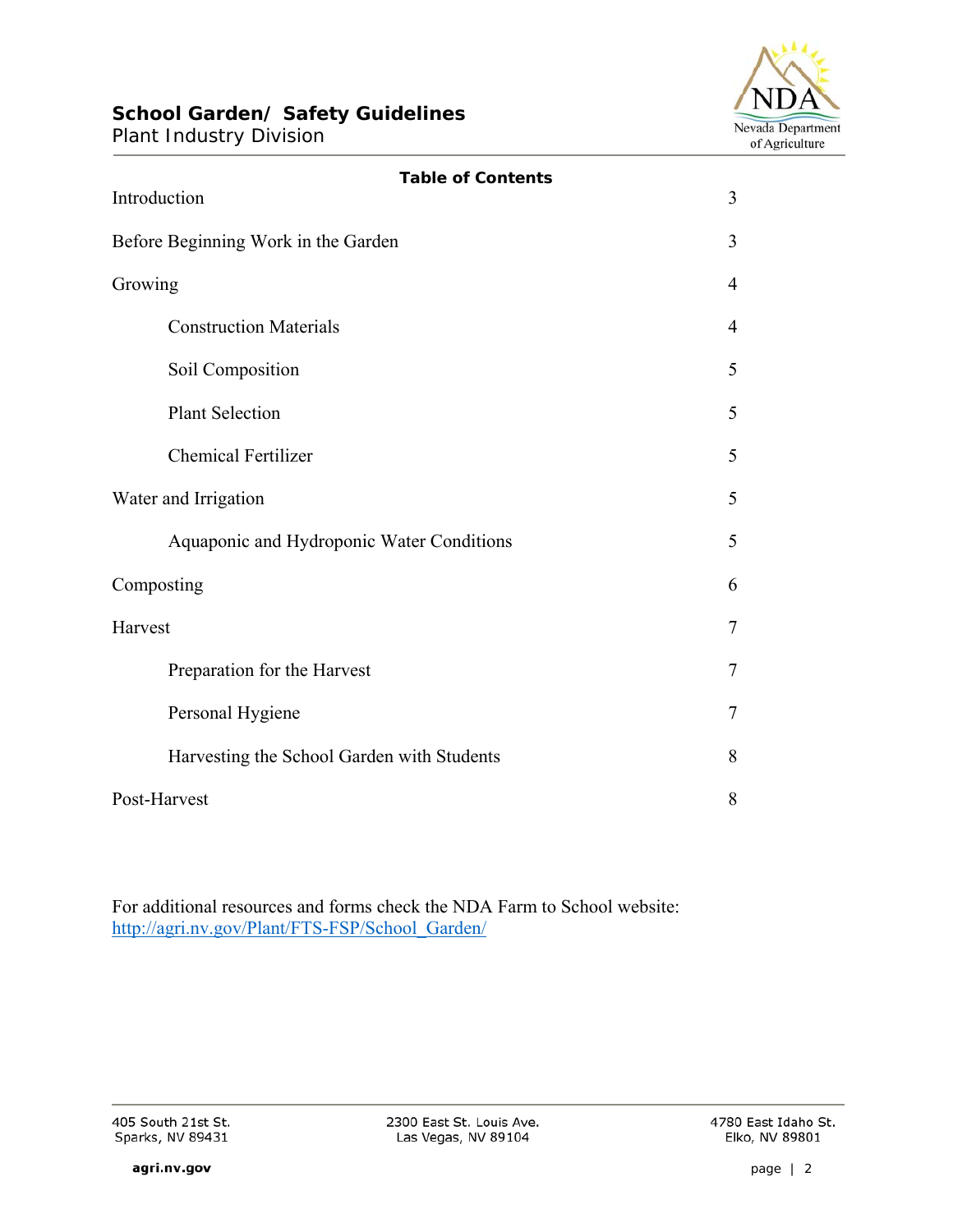

# **Introduction**

School gardens engage students by providing a dynamic environment to observe, discover, experiment, nurture and learn. They are living laboratories where interdisciplinary lessons are drawn from real life experiences, encouraging students to become active participants in the learning process. School gardens have been shown to increase self-esteem, help students develop a sense of ownership and responsibility, and promote healthy lifestyle choices, including increased fruit and vegetable consumption.

Food Safety is an element that must be addressed when implementing school gardens and potential food safety risks should be taken seriously. Produce grown in school gardens can be contaminated at any stage, resulting in foodborne illness: during growth, harvest, transportation, preparation or service. When appropriate food safety precautions are taken, risks of foodborne illness and crop contamination are reduced. The following guidelines are intended to help those working in school gardens ensure proper precautions are followed throughout the gardening process to minimize food safety risks.

Good Agricultural Practices (GAP) and Good Handling Practices (GHP) are effective food safety methods for reducing foodborne illness risks within school gardens and in commercial production. The basic principles for GAP/GHP are to prevent the introduction of pathogens into the garden and help garden leaders and students identify potential points of contamination when producing and harvesting garden produce.

This handbook provides an overview of food safety practices, based on GAP/GHP, which can be taken to reduce the risks of produce contamination in school gardens. Additional resources are also provided throughout the document to help teachers, volunteers and students successfully grow and harvest safe produce.

This handbook should to be used as a guide and/or model for schools to create their own standard operating procedures (SOP) for food safety in their garden.

# **Before beginning work in the garden:**

Before work begins, the following food safety concerns should be addressed:

- 1. Review the Nevada Department of Agriculture's (NDA) School Garden Food Safety Guidelines and School Garden Checklist. Be sure to complete the checklist routinely throughout the growing season, particularly during garden activities. (the checklist can be found on our website under resources: http://agri.nv.gov/Plant/FTS-FSP/School\_Garden/)
- 2. Train all persons on food safety and gardening safety practices, including: staff, students and volunteers. Training should include but not be limited to: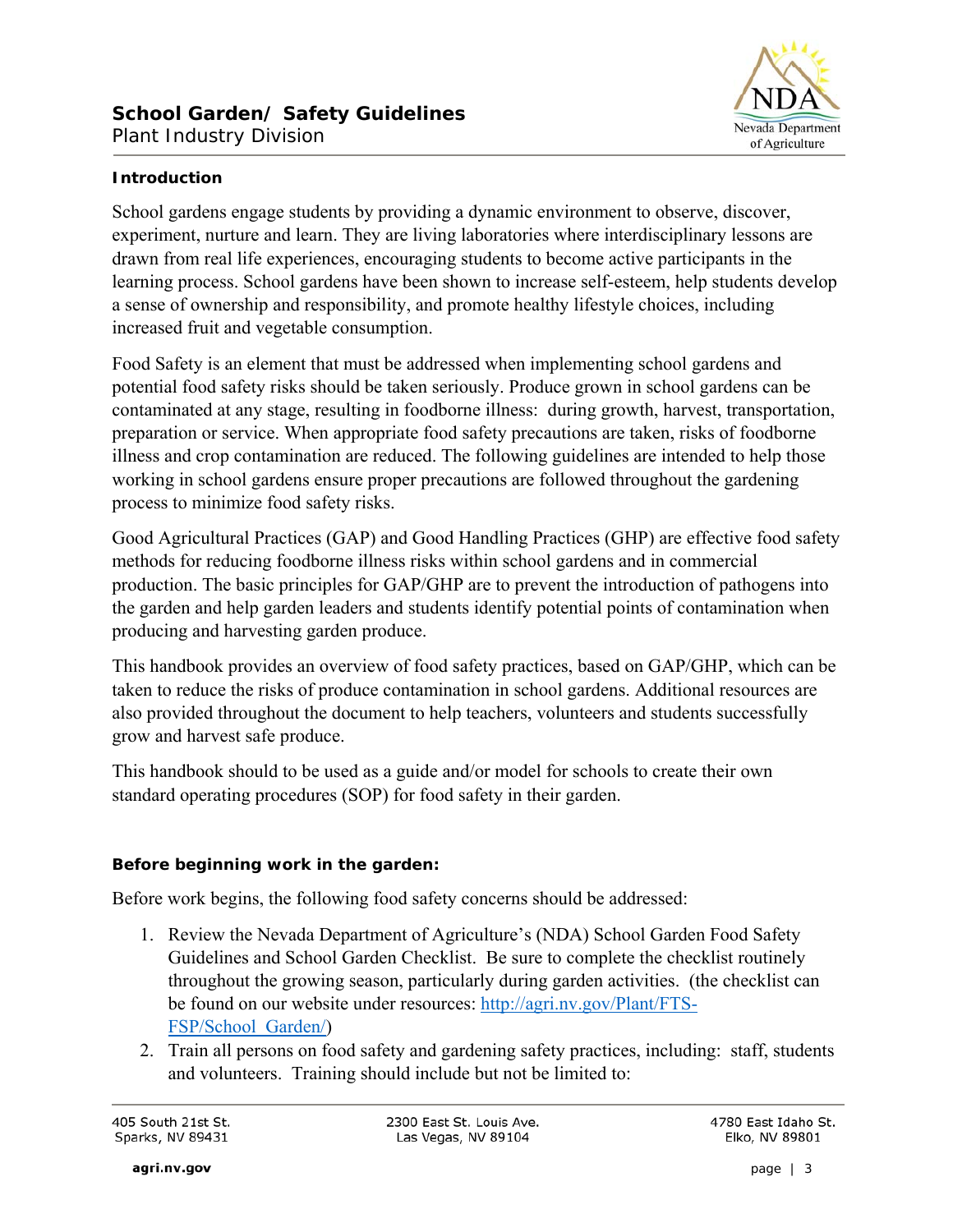

- Handwashing and personal hygiene
- Cleaning and sanitizing garden equipment and containers to store produce
- Proper methods for handling produce
- What to do in case of an emergency, injury, allergic reaction, etc.
- 3. Check to ensure your school has a permitted kitchen facility. If not, pre-approval for your standard operating procedure explaining how and where the produce grown could be handled and stored must be submitted to your local health authority for approval prior to beginning the program. This is particularly important when cutting or altering the product.
- 4. Ensure that volunteers are covered by the school district insurance policy in the event of accident, injury, or illness. Check with your school regarding volunteer requirements when on school property.
- 5. Require signed permission slips for all students involved in the garden. -Permission slips should list potential hazards of working in a school garden and identify any allergies the child may have.
- 6. Do not allow anyone to work in the garden while sick, or until 24 hours after symptoms such as vomiting or diarrhea, have subsided. Food handlers must wait 48 hours, 72 hours if there's a gastrointestinal related illness.
- 7. If the harvested produce will be sold, a producer certificate must be obtained from the NDA. More information about producer certificates is available at http://agri.nv.gov/producer\_certificate/.

# **Growing**

Site selection is important and can be challenging. Ensuring the site has access to approved water sources and good soil composition can help establish a successful school garden. Appropriate permission for a garden must be obtained, taking into account local laws and regulations involving urban agriculture; and will include having written consent from the school administration and school district.

The site must be positioned to protect it from runoff from industrial and agricultural areas, parking lots, roads, or other sources of potential contamination. The site must be protected from domestic and/or wild animals.

Obtaining the garden site history may provide insight into potential hazards such as previous flooding, use as garbage site, chemical storage, animal grazing, animal housing or animal feedlots. If official site history is unavailable, a visual site assessment should be performed to determine potential food safety risks. Make sure to check for traces of animal tracks/droppings and check flooding potential.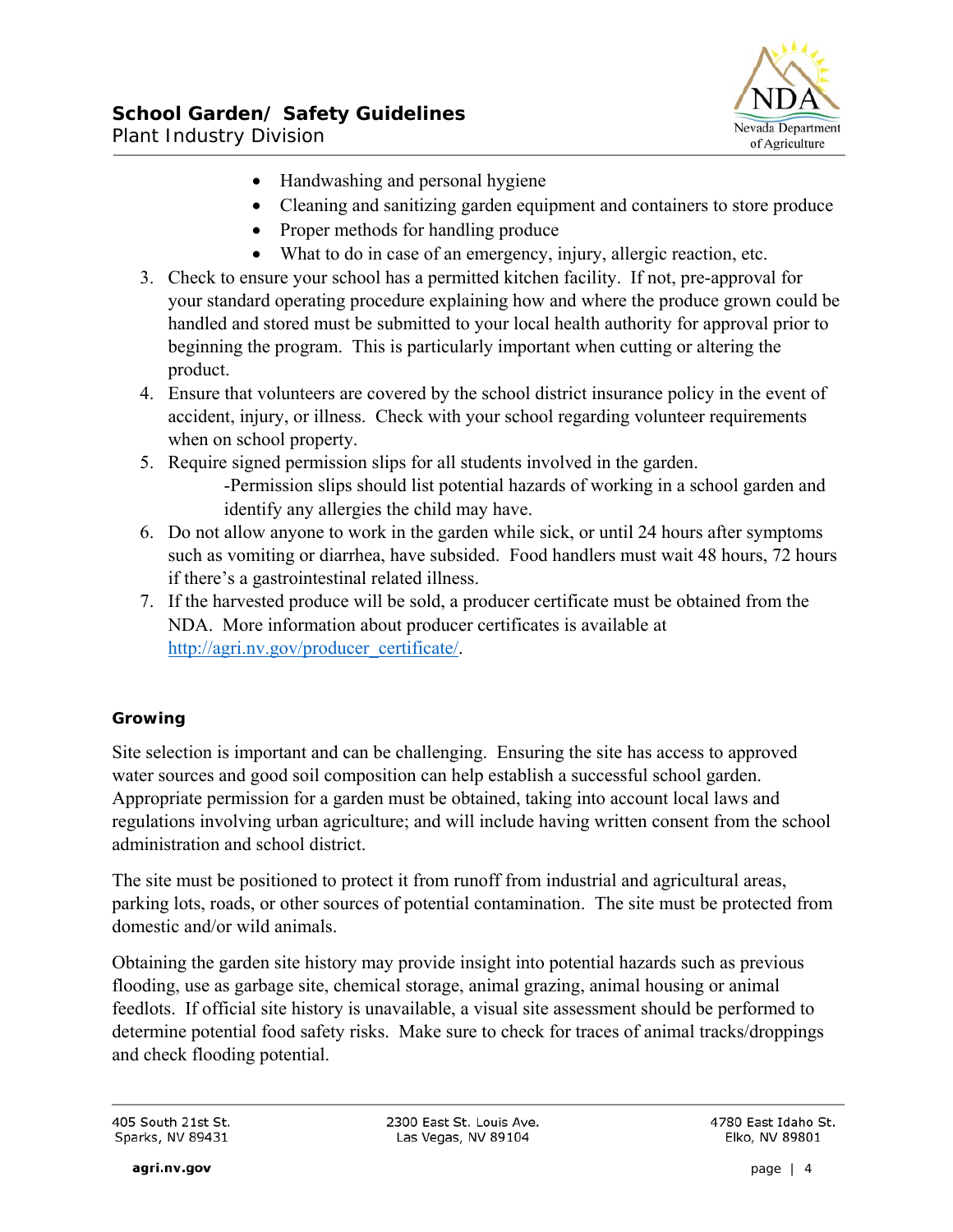

#### **Construction materials**

When constructing raised beds, containers, stakes, and trellises, use only non-toxic and non-leaching material such as concrete and untreated wood. Do not use pressure-treated wood, used tires, railroad ties, or single use plastics in the school garden. Do not use products coated with lead-based paint or other potentially contaminated coating.

#### **Soil composition**

Soil nutrient tests should be conducted before the garden is built. Testing should include levels of:

- Plant nutrients
- Micronutrients
- $\bullet$  pH
- Soil type
- Contaminants (chemicals, pesticides, lead, etc.) Potential contaminants should be assessed based on previous land use.

Information on local resources available for soil testing can be found under the Resource section at http://agri.nv.gov/Plant/FTS-FSP/School\_Garden/.

#### **Plant selection**

Select plants that perform well in your area and that have growing cycles that fall within the school year's schedule. Be aware of potential allergens and do not bring products or grow crops of common severe such as peanuts or soybeans. Inform students the vegetative parts of fruits and vegetables. Make sure it is known what not to eat to avoid toxicity in humans.

#### **Chemical and fertilizer use**

Do not use any pesticides or herbicides in school gardens due to potential health hazards. Make sure to secure all fertilizer in a safe and locked location when not in use. Fertilizer should only be handled by an authorized adult when children are not present. Do not use raw animal manure in the garden as fertilizer due to microbial concerns if not handled treated, and stored properly or if applied too closely to harvest.

#### **Water and Irrigation**

Only potable (drinking) water may be used for irrigation. Ensure water meets Nevada Department of Environmental Protection Bureau of Safe Drinking Water requirements and is not

405 South 21st St. Sparks, NV 89431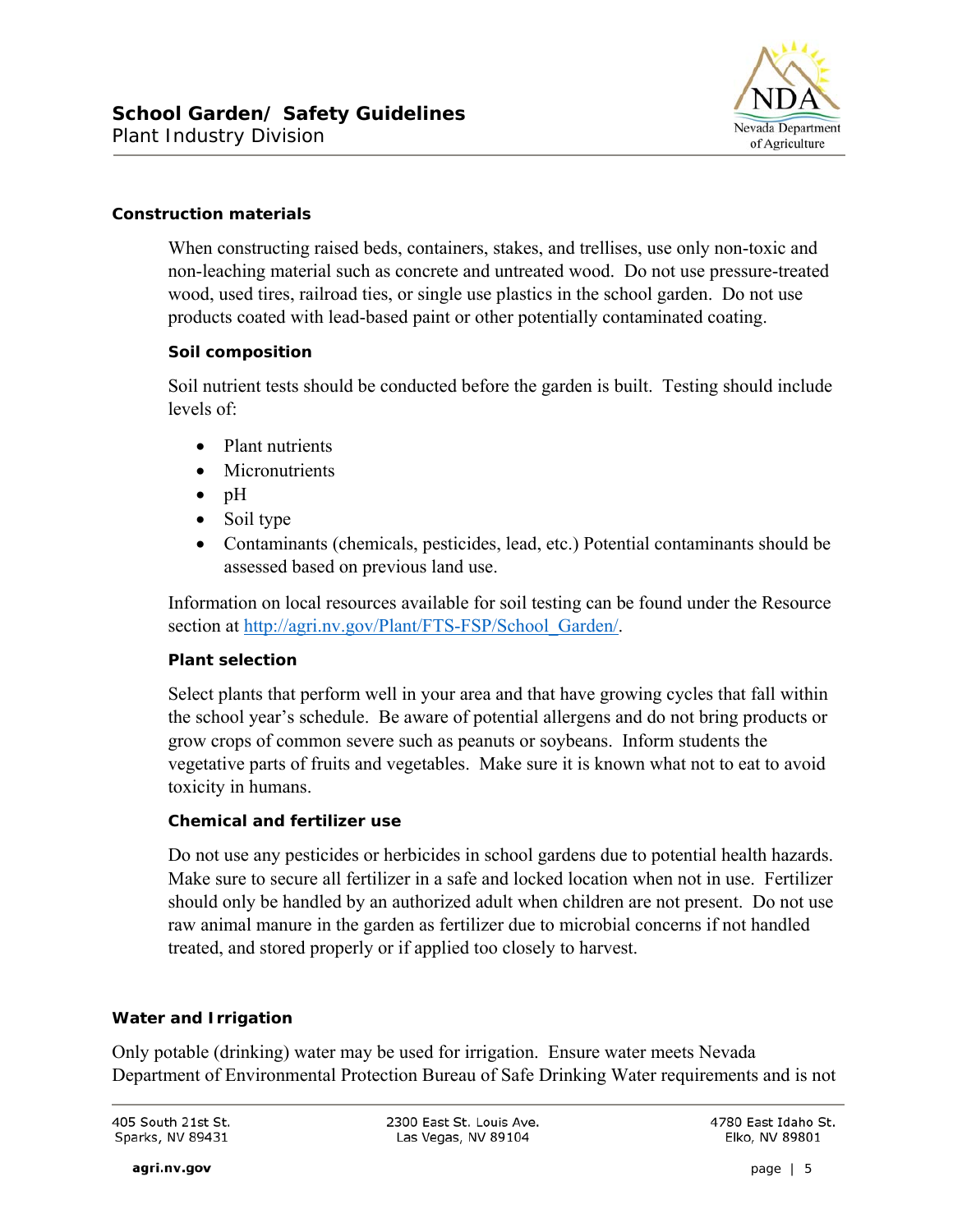

compromised by cross-contamination. This can be identified by searching records here: https://ndwis.ndep.nv.gov/DWW/. If unable to use water from an approved and permitted public water sources, a water test must be obtained from a reputable lab facility for private wells. Test for a numerical value of total coliform and whether water source is considered potable. If transporting potable water, only food grade container are to be used to ensure they can be properly sanitized.

 Be sure that irrigation water is accessible during the entire growing season. Some schools may turn off irrigation water before the growing season is over. Hoses/irrigation systems must have backflow preventers or air gaps in place. Irrigation hoses should be made of material that won't contaminate the water running through the hose. Rain water collection must not be used for irrigating edible crops. Rain water may directly contact surfaces that contain harmful metals or other contaminants. Storage containers may also attract pests if not stored properly.

Water tests must indicate whether generic E.coli are present which must not exceed 126 Colony Forming Units (CFU) per 100mL of water. Information on local resources that are available for water testing can be found under the Resources section http://agri.nv.gov/Plant/FTS-FSP/School\_Garden/.

### **Aquaponic and hydroponic water conditions**

Due to the growing habitats of aquaponics and hydroponic gardens, water safety must be a top priority. Water must be tested routinely to ensure no contamination is present. Aquaponic gardens may not grow directly on top of fish tanks. Water from the fish tanks must be filtered and sanitized before using in the plant beds. The water from fish tanks also must not come in contact with the edible portions of the plant.

#### **Compost**

Only use plant based compost and do not use animal products since they can introduce harmful pathogens. Animal manure can create a high risk of pathogen contamination in the garden when not properly treated, aged, handled, or applied. Have an individual trained in composting practices to oversee the compost.

Best compost practices include:

1. For thermal composting- must achieve a temperature of at least >130 degrees Fahrenheit for 3 months of curing.

Non-thermal composting (cold) - must cure for at least>6 months.

- 2. No harmful plants (noxious weeds) or diseased material should be used.
- 3. Avoid grass clippings or leaves to avoid contamination.
- 4. The compost pile must be properly rotated to introduce air into the compost.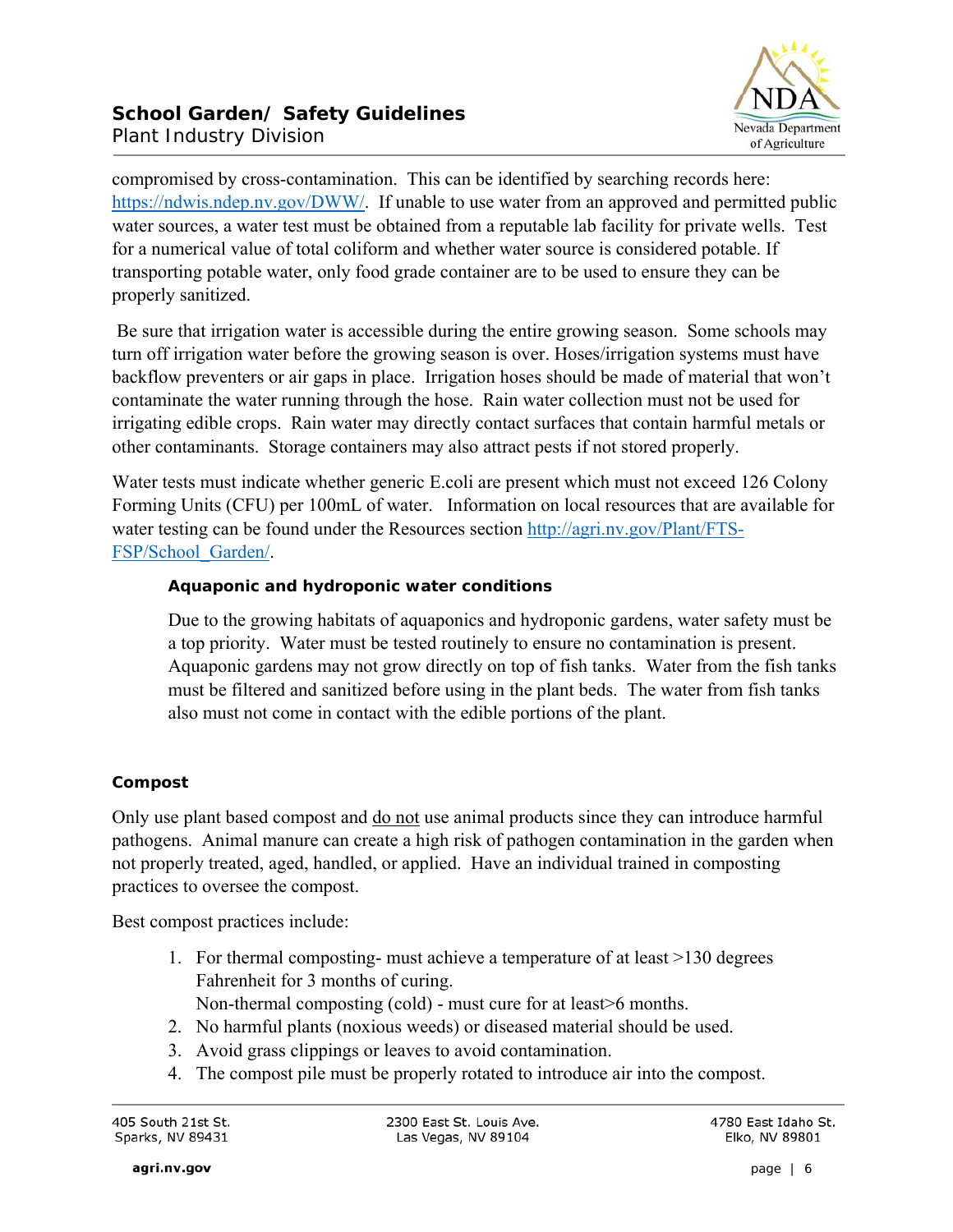

- Plant Industry Division
	- 5. Balance of carbon and nitrogen sources- as a general rule use 3 parts carbon sources to 1 part nitrogen sources. For nitrogen and carbon composting sources see: http://web.extension.illinois.edu/homecompost/materials.cfm
	- 6. Locate compost pile downhill and away from the garden to prevent run-off. Also place in a location that restricts access by animals and contamination by garbage.
	- 7. Wear gloves while handling compost material.
	- 8. If using cafeteria waste products, have documentation of proper training of what can/cannot be included. Make sure compost stations are monitored during meal time to ensure proper items are being composted.
	- 9. Organic matter must be fully composted before adding to garden or it will compete with plants for nitrogen.

Consider using worms to form vermicompost. Learn about vermicomposting at http://www.bae.ncsu.edu/\_topic/vermicomposting/. Animal products still must not be used in feed since there is research that suggest worms cannot breakdown some harmful pathogens.

Additional information on composting can be found under the Resources tab http://agri.nv.gov/Plant/FTS-FSP/School\_Garden/.

# **Harvest**

# **Preparation for harvest**

Before harvesting, coordinate with site staff to set a harvest time. Signed permission slips for all student gardeners prior to working/harvesting in the garden must be collected. The permission slips should include:

- List of potential hazards while working in the garden
- Any allergies the child may have
- Basic hygiene requirements (hand washing, clothing requirements, illness etc.)

Determine when kitchen staff is available to accept school garden product. The day of a harvest, the garden leader should check with the kitchen manager or staff to pick up the clean, sanitized food grade container. The garden leader should survey the school garden for vegetables and fruits that are ready to pick. The garden leader must prepare documentation to record where the items were harvested, date, temperature, and who harvested produce. See Forms tab http://agri.nv.gov/Plant/FTS-FSP/School\_Garden/ for an example.

# **Personal hygiene**

405 South 21st St. Sparks, NV 89431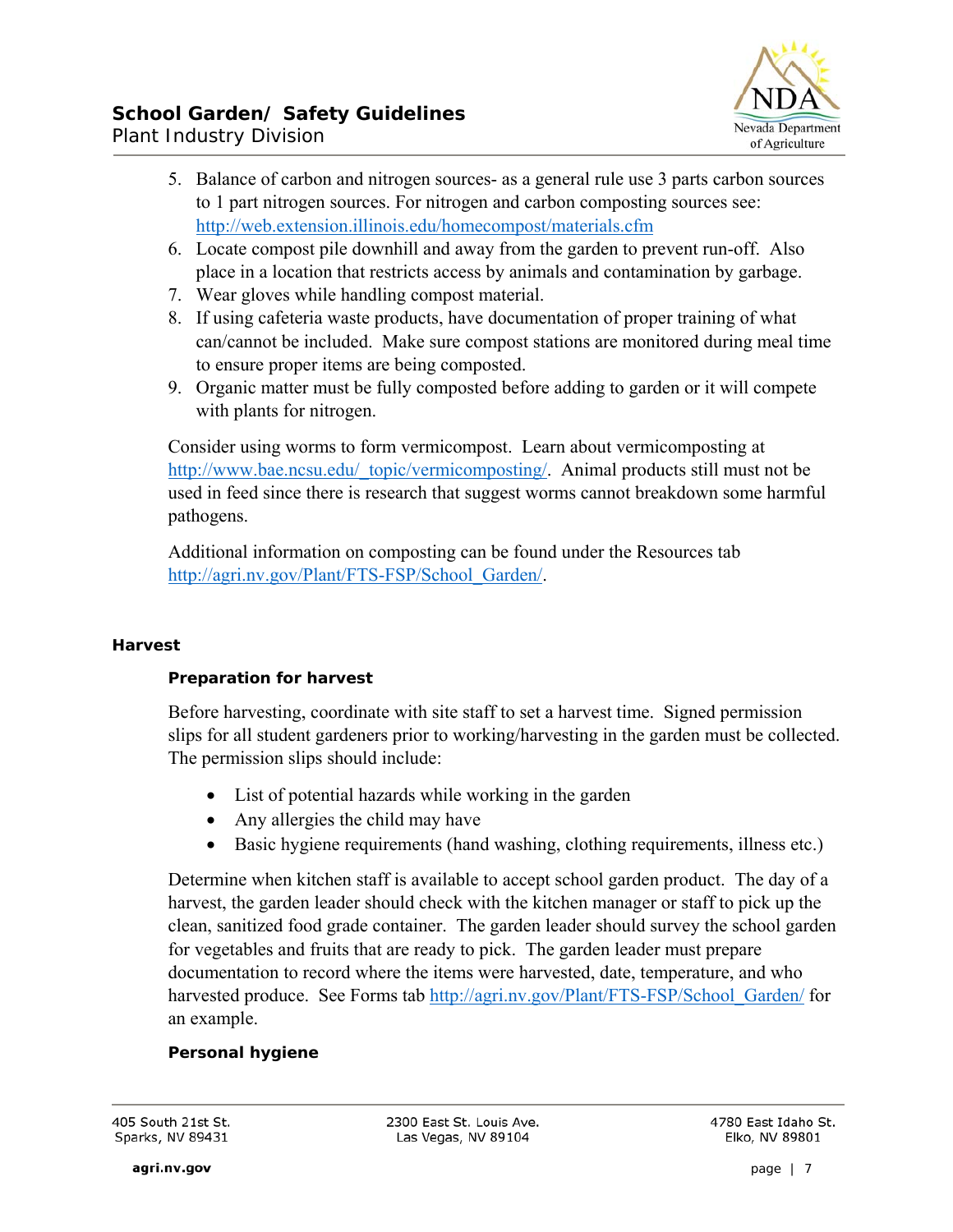

Personal hygiene is very important in food safety. When harvesting the following procedures/facilities should be in place:

- 1. Hand washing facilities must be available for all garden workers and students.
	- Hands must be washed with soap and water for a minimum of 20 seconds before entering the garden and anytime they become contaminated or visibly dirty while working in the garden.
	- Hand sanitizer is not an acceptable substitute for proper hand washing.
	- Use liquid or foam soap.
	- Hands must be dried with paper towels or air dryer. Shared clothes must not be used.
- 2. Restrooms must be available to all garden workers and students.
- 3. Proper clothing suitable for gardening must be worn.
	- This includes closed toed shoes.
- 4. Do not allow anyone to work in the garden if they are experiencing vomiting, diarrhea, sore throat with fever, jaundice, abdominal cramps, or have experienced a loss of appetite for 3 or more consecutive days. Do not allow anyone to work in the garden or handle produce until 24 hours after last symptoms have occurred. Document any removal of staff/student due to illness. A sample of this document can be found in the resources section http://agri.nv.gov/Plant/FTS-FSP/School\_Garden/.
- 5. Do not allow anyone with open cuts or wounds to handle the produce.

# **Harvesting the school garden with students**

The garden leader or approved volunteer should recruit a small group of students, ensuring the participants are free of illness, have signed permission slips, and are practicing proper personal hygiene requirements. The garden leader should give instruction to the participants about garden procedures and proper food safety (i.e. proper hand washing, and utensil sanitizing).

Once the students and staff have washed their hands, the garden leader can then show the students which foods are ready to pick. Show the students how to brush off excess soil before placing items into sanitized food grade containers. Do not harvest any produce contaminated by animals, bodily fluid, glass, chemicals, or insects. Document any removal of contaminated produce/plants.

Students can help the garden leader by documenting the following:

- Date and time of harvest
- Location in garden of the harvested produce